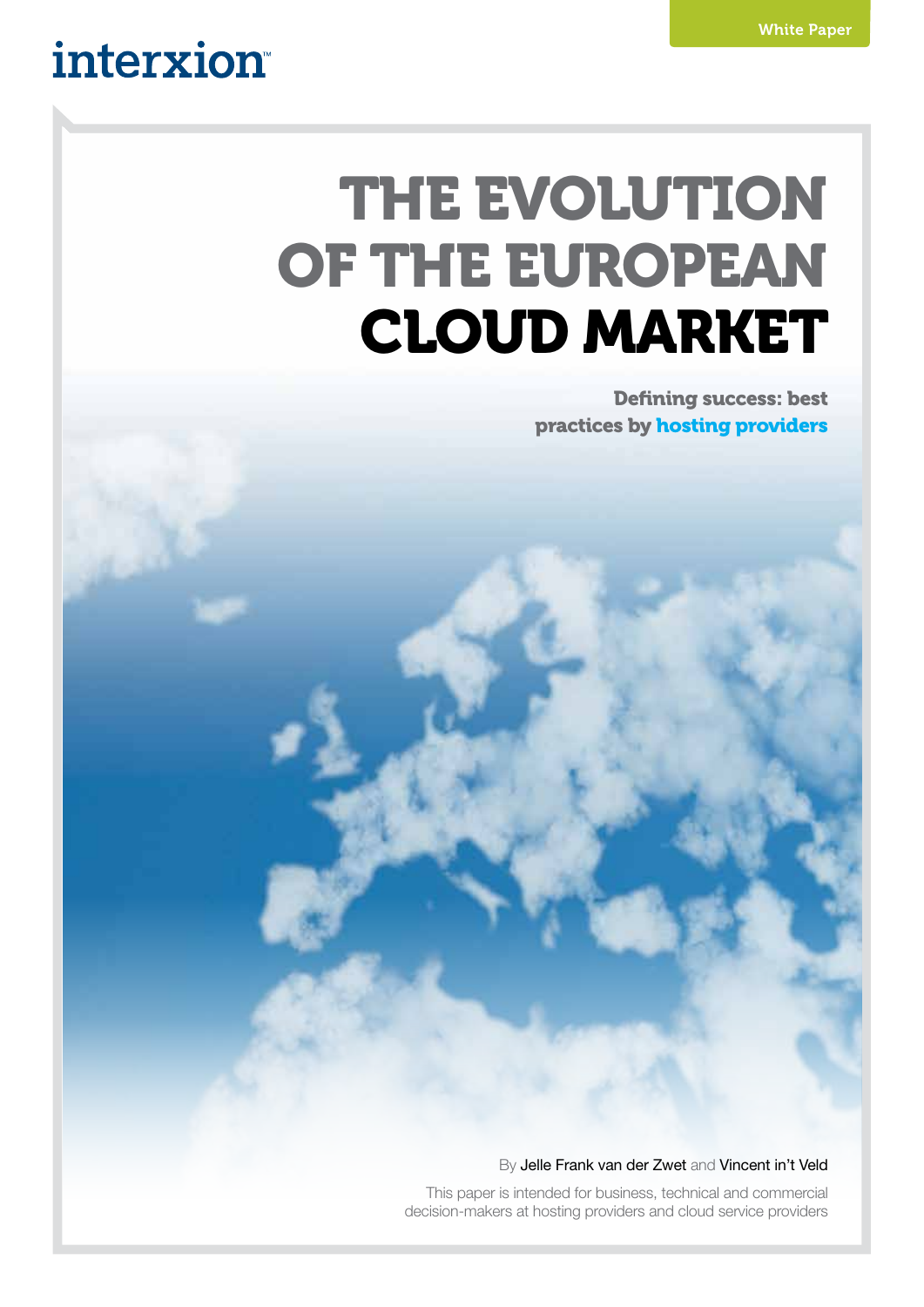### **INTRODUCTION**

If you're a European provider of web, managed or dedicated hosting services, you know that the hype around cloud computing often comes with a US perspective, and that Europe's market landscape is very different from the US one. There are still many unanswered questions about how to successfully capitalise on the cloud opportunity in Europe. This whitepaper shares our thoughts on this complex issue, based on best practices shared with us by hosting providers across Europe.

Interxion has been a leading provider of data centre services to Europe's hosting market since our founding almost 15 years ago. In working with a broad cross-section of hosting providers and talking to them about their experiences and business plans, we've learned a lot about what drives success in the market, how European service providers compete, and the nature of their differentiators. As cloud computing has taken off, we've worked closely with them to understand the implications and help them respond.

With so many players in the IaaS and PaaS market, its rapid growth creates fierce competition. There are two main battlegrounds: the provision of IT infrastructure services – compute, network and storage – and the delivery of valueadded services such as database, security, disaster recovery and business applications. The global industry leaders – Amazon, Microsoft, Google – aren't limiting themselves to the former but are continually developing their offerings to address enterprise needs at all levels, leading to increased competition in the hosting market.

The challenge for hosting providers, especially if you're targeting small and medium businesses, is to work out how to grab your share of the cloud market without being drawn into a price war against these global giants. Instead, you need to find a way of providing cloud services that make you stand out against your competitors.

Hosting providers that don't rise to the challenge risk being left behind as the global market leaders rapidly seize market share and dominate the cloud landscape. But we believe that, for hosters that address the challenge, the competitive threat can be turned into a significant opportunity – fuelled by the marketing, development and innovation budgets of named market leaders. Differentiating yourself through customer knowledge, flexible solutions and premium quality of service – and not competing head on – is the key to taking advantage of this opportunity.

This whitepaper offers our insights into how cloud services could fit into the business plan of any hosting provider. We hope it helps you reflect on what the 'cloud era' means for your business and how best to exploit the opportunities.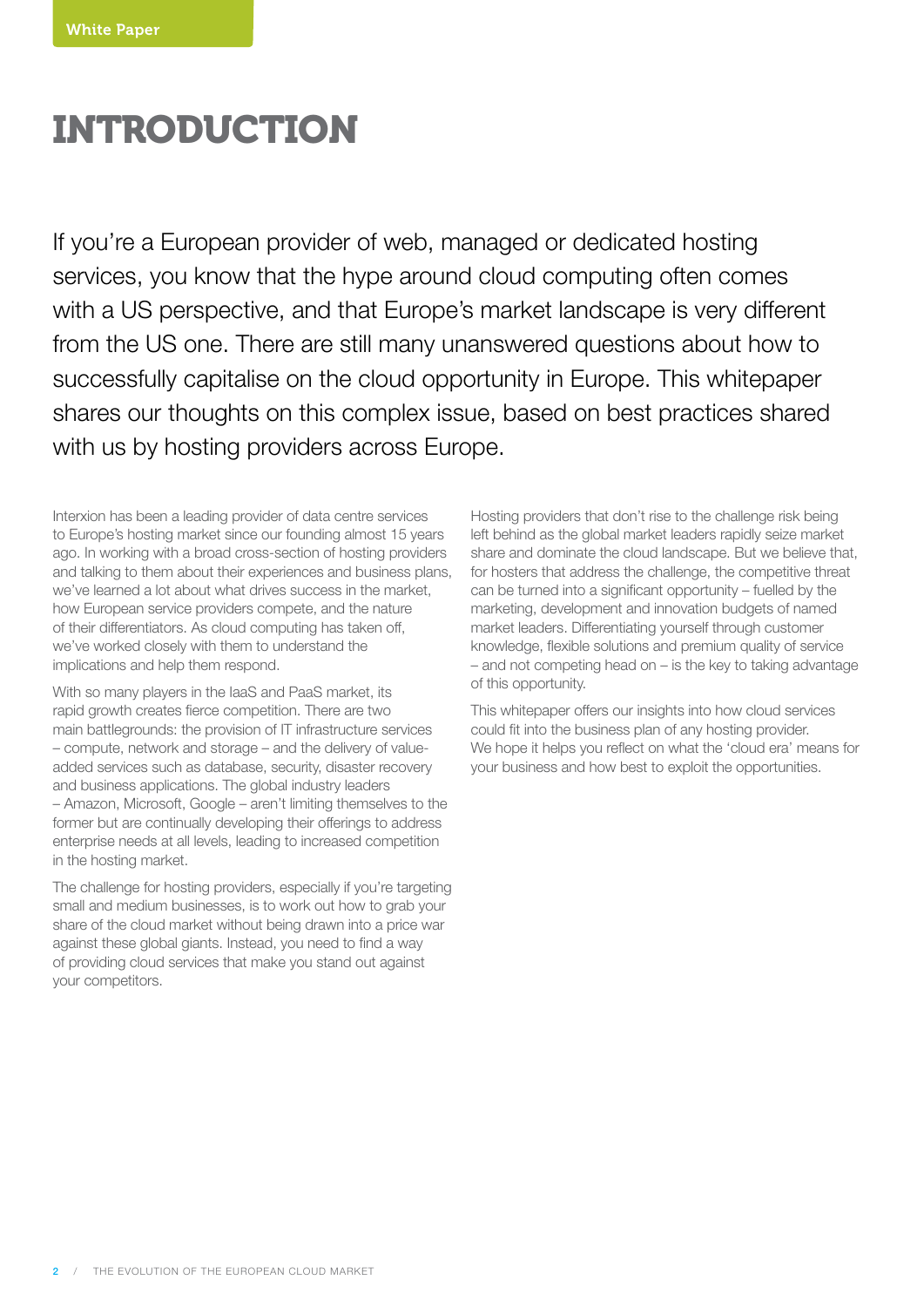### **HOSTING** VERSUS CLOUD

#### A GLOBAL GLANCE

The market for cloud services is growing rapidly, with 451 Research predicting a CAGR of 24% from 2011 to 2015. When talking about the cloud market in this whitepaper, we define it as Cloud as a Service, which includes IaaS, PaaS and SaaS. To be able to make a comparison between cloud and the hosting market we have chosen to leave out SaaS and designate cloud computing as IaaS and PaaS. The hosting market consists of dedicated hosting and managed hosting.

When zooming in on cloud computing compared to the traditional hosting market, figure 1 shows that although cloud computing's share is growing rapidly (CAGR of 42%), with a total value of \$4.8bn in 2012, it is still a relatively small share (18%) compared to the hosting market.

The provision of infrastructure services is still dominated by hosting providers offering traditional hosting services, but cloud growth figures raise the expectation that cloud-based technologies will start to overtake the traditional market. Clearly, this opens up an opportunity for existing hosting providers to capture a significant part of the cloud computing opportunity by leveraging their existing experience and customer base. But once the shift in the market starts to accelerate, it will become urgent for hosters to act quickly.

#### THE EUROPEAN LANDSCAPE

The global cloud market today is dominated by the US, according to 451 Research (2012). The US accounts for 63% of global cloud revenues, while Europe accounts for just 23%; and only 6% of cloud vendors are European, compared with 88% from the US.

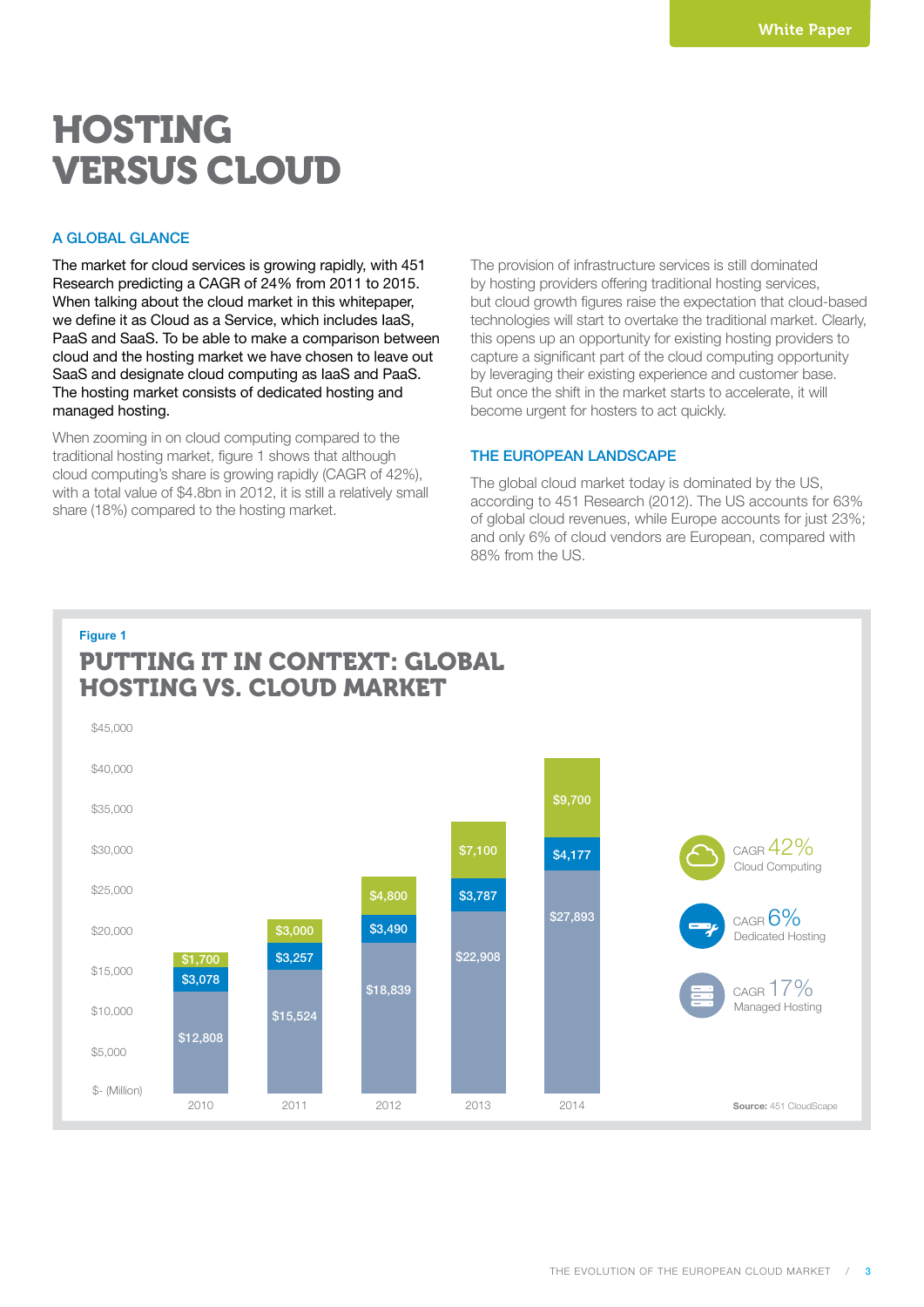The absence of a single European hosting market contributes to this situation: each European country has its own – often highly fragmented – market (see figure 2). Despite similar customer requirements, there are significant local differences, including market size, cultural background and IT buying behaviour.

The fragmented European market is characterised by a large number of players relative to market size, mostly with a relatively low number of customers. Addressing the cloud opportunity requires hosters to make a significant investment in technology and service innovation, but not many companies have been able to do so over the past few years.

Hosting providers face the twin challenges of needing to make this investment in innovation in order to seize the cloud opportunity, while dealing with increased competition in their legacy services and revenue base.

Competition comes from a wide range of companies with an IT and telecommunications background, including 'pureplay' cloud service providers, e-commerce platform providers, IT distributors, telecoms operators, hardware manufacturers and systems integrators. And among these competitors are very large companies with seemingly endless budgets to spend on expanding their cloud offerings and entering the traditional IT service delivery market.

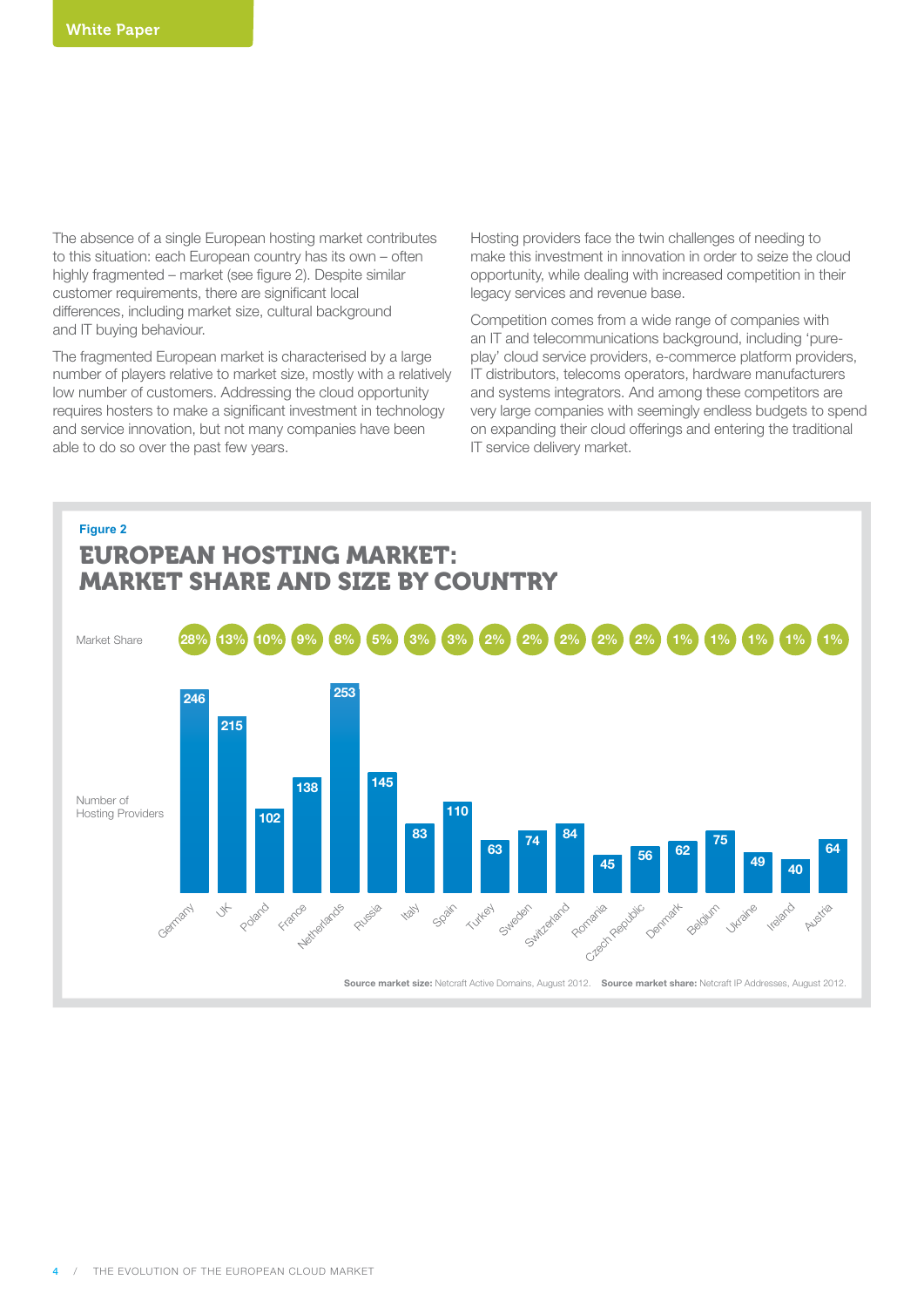#### AMAZON: FRIEND OR FOE?

Among the major players in the cloud arena, AWS remains the biggest, with a continually expanding set of services and hundreds of thousands of customers in close to 200 countries. Analysts such as Macquarie Capital and Gartner estimate the AWS market share at 50% or more.

The major differentiator of AWS is its ability to lower prices, thanks to its scale. At a recent AWS summit Amazon CTO Werner Vogels pointed out that AWS has reduced prices 31 times since its launch in 2007. "And," he added, "We will continue to do so." In parallel, the company is creating an ecosystem of service providers around its core IaaS and PaaS capabilities, with the clear ambition of making its platform the default for enterprise IaaS deployments.

Microsoft and Google are certainly moving to compete with AWS in the IaaS space, but AWS isn't standing still either. At the same summit Werner Vogels explained Amazon's strategy of enriching its services to incorporate some of the differentiating features of its competitors, and steadily developing its services beyond basic IT infrastructure services. This forces hosting providers to reconsider their core competencies and the value they deliver to their customers, and to adopt business plans that will enable them to capitalise on the cloud opportunity, without competing head-to-head with the large-scale platforms.

"The big hosting providers that corporates typically use tend to have lots of customers and complex support processes. Gigas is different: we are the cloud hosting company with the personal touch, and we resolve around 85% of customer issues and questions at the first point of contact – a very high level for our industry."

Diego Cabezudo CEO

Gigas (Spain)



"Thanks to our data centre provider's local knowledge we've gained a valuable understanding of customer mind-sets in these markets which has helped us ramp up quickly,"

#### Rus Foster

Managing Director VPS (UK)



#### CLOUD IS NOT AS GLOBAL AS YOU MIGHT THINK

It is often argued that the value of the cloud comes from achieving economies of scale. This argument would suggest that the best way to compete is to build or source a single, mammoth data centre to which all traffic is fed. Indeed, US providers coming to Europe typically choose one base of operations – but this is hardly surprising when a company is entering a new market.

However, Joe Weinman, author of *Cloudonomics*, points out that the economies-of-scale argument for cloud computing is terribly overblown. The value of the cloud has to do with pay-per-use dynamics, not with economies of scale. Indeed, a dispersed architecture has huge advantages such as proximity and latency reduction, not to mention the ability to address data sovereignty issues and local service delivery.

The national hosting providers we talk to recognise that they can make their local knowledge, presence, cultural fit and existing customer base count in the successful development and delivery of cloud services.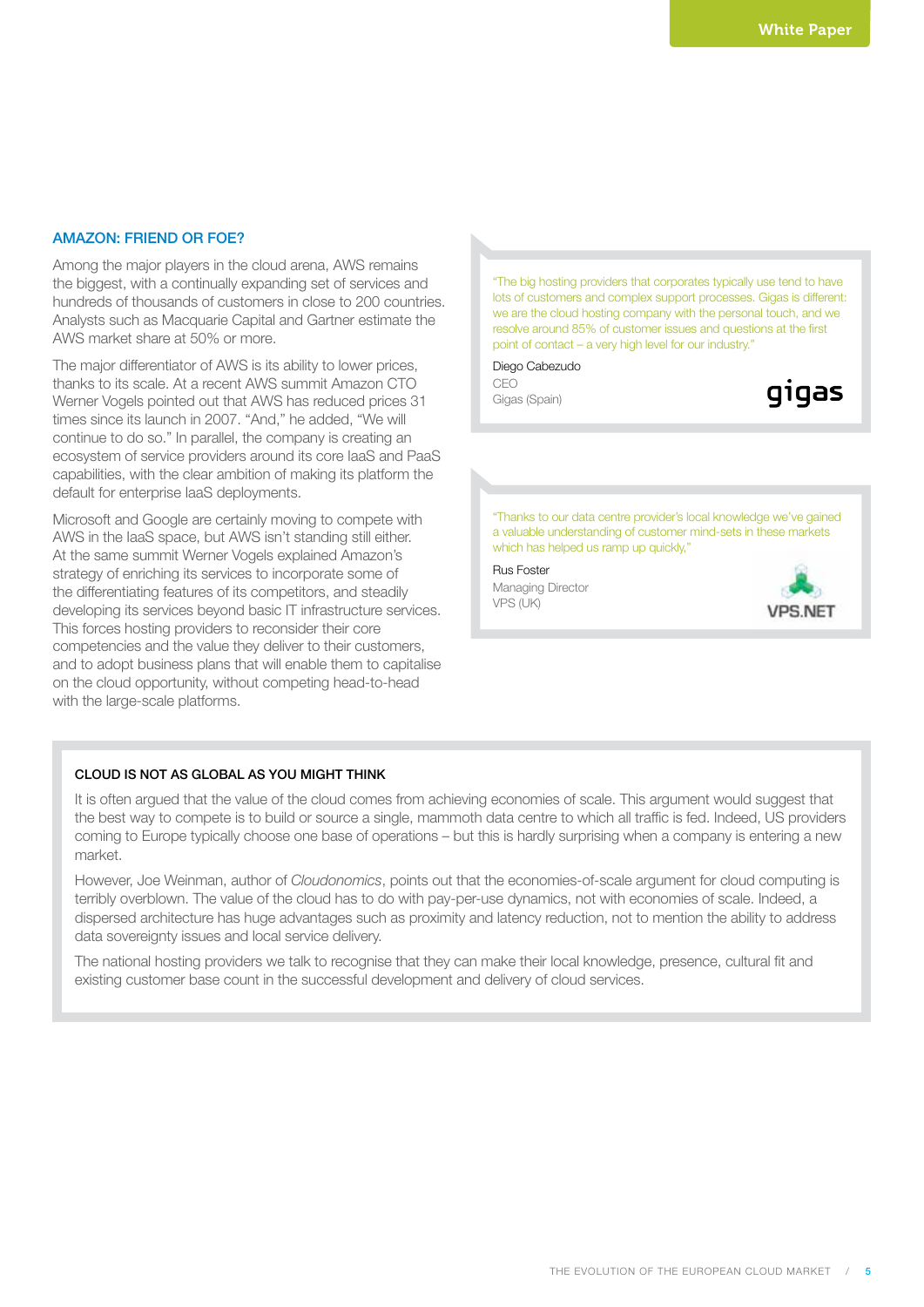### SIX EMERGENT STRATEGIES: ADDRESSING THE CLOUD OPPORTUNITY

The challenge is to grab your slice of the cloud pie, while avoiding a price war that cannot be won. At its core, cloud computing has an element of commoditisation. This puts pressure on hosting providers – especially those catering to the SMB market – to launch cloud services that enable them to differentiate themselves from the competition and justify higher margins than large-scale commoditised services can typically support.

Conversations with hosting providers across Europe reveal that, to maintain margins, many successful hosters have adopted a combination of the six strategies outlined below. We've found that these strategies tend to be emergent and ad-hoc, driven by customer requirements.

#### 1 GEOGRAPHIC EXPANSION: DELIVER A GEOGRAPHICALLY DISTRIBUTED HOSTING SERVICE

The market for cloud services presents an opportunity for European hosting providers to expand geographically and deliver cloud services internationally. For example, we've recently seen Swiss company CloudSigma entering the US market, and Spanish company Gigas expanding to South America.

On the face of it, it doesn't matter where cloud services are delivered from, because they're accessible from anywhere. Indeed, larger hosting providers typically target customers in new countries with their existing product offering, without necessarily building a local platform, allowing them to leverage their economies of scale.

But location is actually crucial, for two reasons: performance (low latency) and data sovereignty (European data privacy laws). A good example of a hosting provider that's adopted a multinational approach is VPS.net, which currently maintains 20 cloud data centre locations worldwide.

"Our data centre provider's focus on helping its customers grow is a real differentiator. They foster thriving communities of interest that enable easy connection to a business ecosystem, and are always ready to explore new business opportunities and facilitate partnerships."

Nick Scott Director Blend IT Group (UK)



#### 2 DEVELOP A PARTNER CHANNEL: CREATE A SERVICE PLATFORM FOR RESELLERS

Some hosting providers offer IT infrastructure for cloud services to other service providers such as value-added resellers, software vendors, other hosting companies and systems integrators. This opens up a partner channel, addressing those who don't want to build their own cloud infrastructure, but do want to offer or integrate cloud services. Usually the offering is branded as the reseller's own white-labelled solution.

We've found that while many smaller hosters would like to go 'asset light', few have yet adopted this approach. Typically they're reluctant to buy service from other hosters (perceived competitors) or feel that the product they need isn't yet available. However, we've seen the channel strategy used successfully by Netherlands-based Amsio and Germany-based Quality Hosting, both of which have built highly flexible, highquality cloud platforms for a partner channel.

#### 3 UP THE VALUE CHAIN: OFFER CLOUD-BASED APPLICATIONS

The primary reason for a hosting provider to go up the value chain is to differentiate itself by providing value-added services. These services are typically cloud-based applications targeted at enterprises that lack sufficient expertise and resources to migrate on their own or to manage applications in the cloud.

The biggest opportunities lie in applications and services that haven't yet been commoditised or that are inherently more complex to migrate or manage, such as hosted/virtualised desktops, security or middleware services. UK-based Fifosys and Switzerland's Bloosite are examples of service providers that have successfully used a hosted desktop approach to move into the cloud arena, while UK-based Gloo IT Cloud has differentiated itself by specialising in cloud security services.

Of course the landscape will continue to shift, with commoditisation moving up the value chain as the leading global cloud providers expand their service offerings. Hosters adopting this business strategy are likely to be able to capture a larger – and more strategic – part of their customers' IT budgets and to develop the economies of scale and expertise that they can use to preserve margins.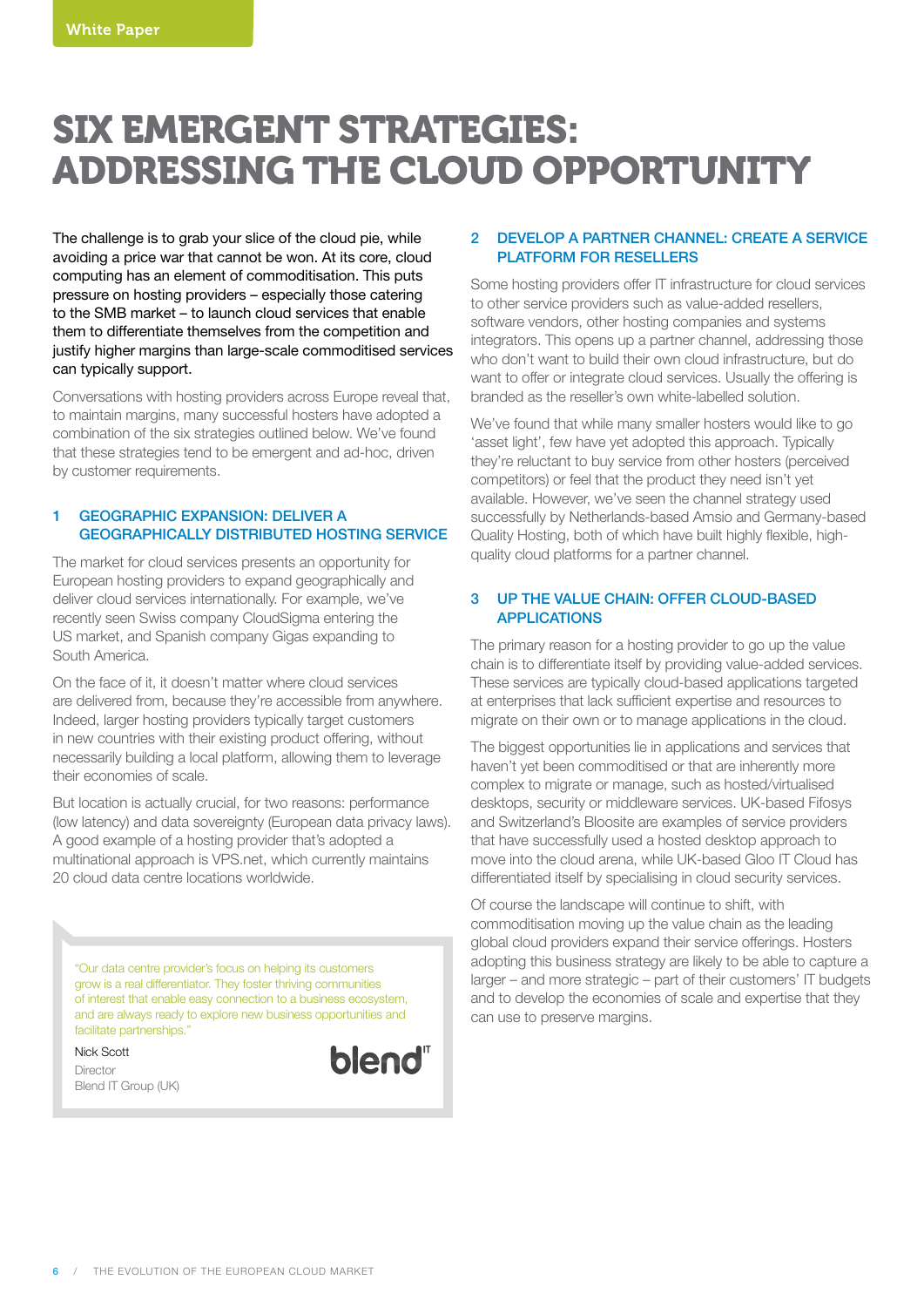#### 4 SERVICE: MAKE IT EXCEPTIONAL; USE YOUR LOCAL ADVANTAGE

This strategy focuses on attracting customers by demonstrating exceptional flexibility, responsiveness and customer knowledge, as well as offering first-class service quality and SLAs. Providers who focus on this approach ensure that they invest in people who can understand customer needs and solve customer problems. For European enterprises, hosting providers with local presence and knowledge are the natural choice, if they can provide the right level of personal support and value for money.

#### 5 HYBRID CLOUDS: INTEGRATING MULTIPLE CLOUDS

Today, most enterprises wanting to take advantage of cloud services are opting for a hybrid model – a mix of public cloud, private cloud services and on-premises housing. This provides an opportunity for hosting providers to move away from pure infrastructure provision and become trusted advisors and orchestrators of cloud services. Like a systems integrator, the hosting provider can offer design and implementation of hybrid cloud services, support for migration with minimal risk, and end-to-end responsibility for service operation.

In other words, cloud computing is disrupting traditional roles, blurring the roles of service provider and systems integrator. Many traditional hosting providers are adapting themselves accordingly. They're moving towards a new business model as 'boutique' providers with a strong focus on customer service and the ability to deliver solutions that solve problems for their customers. They're giving customers choices about where to put their applications and what mix of IT service delivery models to employ.

For example, Netherlands-based Amsio has combined its 'new channels' strategy, described above, with investment in its own private cloud platform based on Microsoft's Windows Azure platform. This enables its customer base of resellers and systems integrators to deliver seamless hybrid cloud services through a single management environment.

#### 6 CUSTOMISATION: OFFER THE MOST EFFICIENT AND FLEXIBLE CLOUD MODEL

The defining characteristic of any cloud service is that it allows customers to consume compute resources as and when needed on a usage-based model. However, there is a market for hosting providers to differentiate themselves from the global cloud providers in terms of flexibility in how the service is delivered, enabling it to be customised to the specific needs of each customer. For example: non-bundled resource sizing, choice of operating system, and short billing cycles.

This strategy, usually adopted by pure-play cloud providers, enables customers to purchase the computing resource they need, only when they need it. Customers can configure CPU, RAM, storage and bandwidth independently and create their desired customised solution. We've seen, for instance, Gigas and CloudSigma use this strategy effectively.

"It's about more than having enough capacity, it's also about ensuring a quality experience. Connecting to several different carriers creates a more efficient network with shorter paths to eyeballs. And if there's ever a problem, we can easily switch traffic to an alternative carrier to maintain service levels."

Christer Hasse CEO Solido (Denmark)

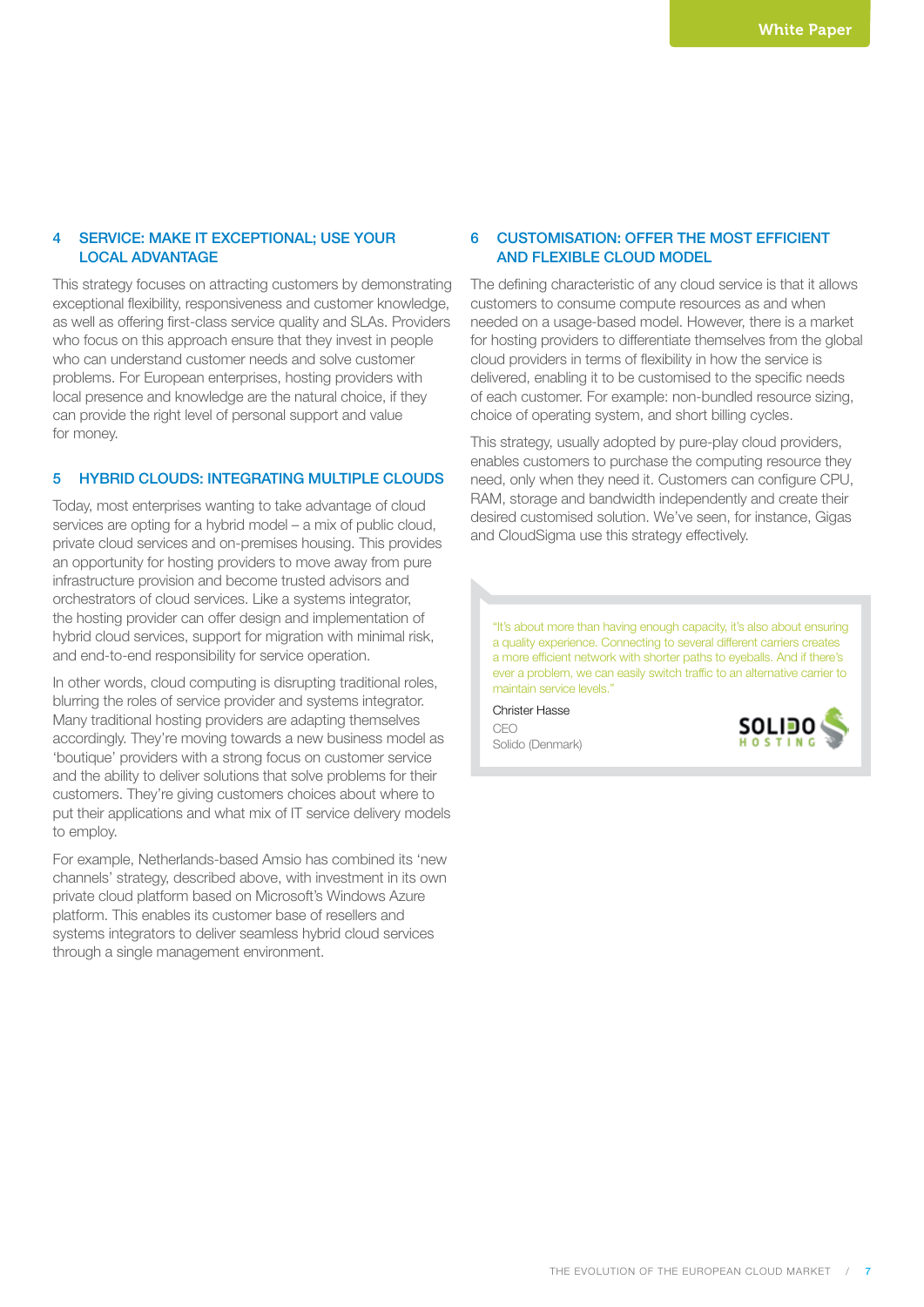### SEVEN KEY SUCCESS FACTORS

We've found that across the variety of business models adopted by European hosting providers described in the previous section, seven key factors are shared by most successful companies:

#### 1 DON'T COMPETE ON PRICE

Unless you have the scale or deep pockets to compete in a race to the bottom, stay away from price competition. The way to differentiate is to provide advice and support, and to use the insight into your customers' IT strategy to assist with more complex workloads or business (continuity) processes where price is not the main issue.

#### 2 REMEMBER THAT THE REALITY IS HYBRID

Most customers will source diverse cloud services from multiple providers. You can differentiate through cloud integration capabilities, rather than competing head-on. Embrace the global cloud providers; your customers will feel comfortable consuming some workloads from a big public cloud platform, while other workloads need to remain within a local public and/or private cloud environment. Look beyond your own platform. Use industry or open standards and enable federated usage, allowing multiple clouds to act as one.

#### 3 FOLLOW THE IT LIFECYCLE; MONITOR THE **OPPORTUNITY**

Don't expect IT departments to give up on their existing infrastructure before its lifecycle has ended, especially when budgets are tight. Success depends on understanding your customers' technology and economic lifecycles, and identifying disruptive technologies that will help them build their business case for cloud migration.

#### 4 OFFER THE HIGHEST POSSIBLE AVAILABILITY

Customers expect 100% guarantees, even when that's unrealistic. This is particularly the case when applications have been moved to the cloud. So how do you ensure that your service is as close to 100% available as possible?

The basis of your SLA starts with the physical location: the data centre. Choose a provider with first-class in-house design and engineering skills, and a proven track record of delivering availability and resilience under all conditions over time. Check that they regularly audit their sites to the most stringent standards. To cater for disaster recovery you also need to offer redundant solutions for critical systems and data.

#### 5 CUSTOMER FOCUS

Make customer service a top priority. This requires investing in people who can understand your customers' needs and business processes and solve their problems. Customers want to know who they're talking to, so put a face to the name.

Your customers will also expect technological and commercial flexibility, so make sure your suppliers and partners offer the same flexibility.

#### 6 INVEST IN AUTOMATION

Hosting providers tend to use a variety of open-source and in-house management and monitoring tools. In the interests of time and cost they push these as far as they can, but as enterprise cloud management requirements become more sophisticated, more advanced management and monitoring tools become vital. The initially inexpensive or free tools quickly become too complex and expensive to manage, scale and maintain.

Cloud services demand investment in cloud orchestration services such as Flexiant or Eucalyptus that not only provide automation and rapid provisioning, but intelligently scale on demand and deliver significant operational efficiency and agility.

#### 7 RESPOND TO AN INCREASINGLY MOBILE WORLD

Enterprise IT departments need to support staff using a wide variety of mobile devices (BYOD) as they work from multiple locations or on the move. The fact is that there can be no mobility without cloud. With the world increasingly operating on a mobile business model, customers require mobile-friendly access to their data anywhere, anytime. By enabling and offering them such services, you can ensure your future growth.

"The partnership with our data centre provider will play a vitale role in enabling us to deliver everything from desktop as a service through to online backup, with the guarantee of high service levels and the best possible uptime."

Mitesh Patel Managing Director Fifosys (UK)

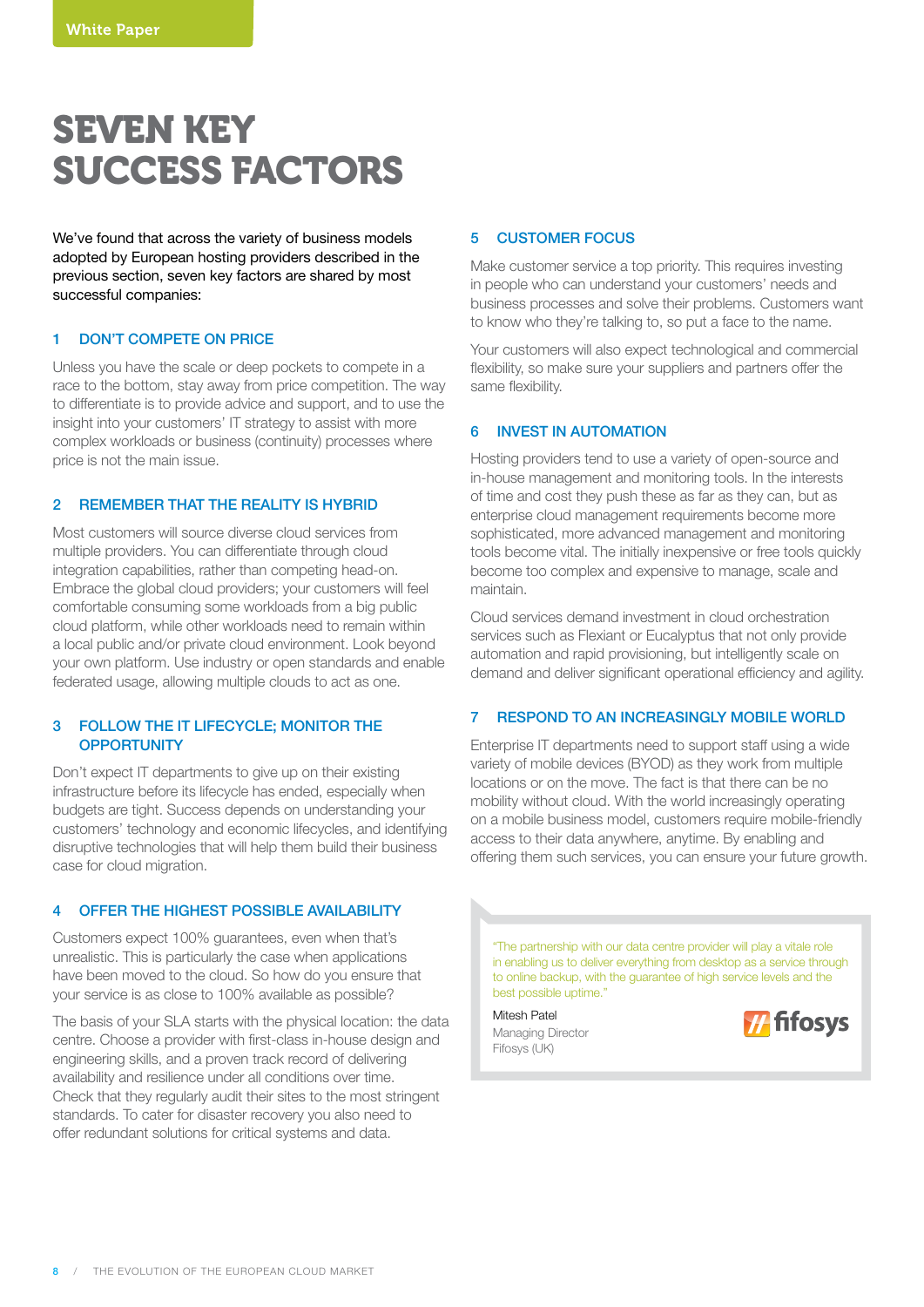### THE CLOUD UNDER ONE ROOF

The key component underpinning all of the business strategies we've outlined in this whitepaper is the data centre (or centres) from which the services are delivered. It's the data centre that supports the whole edifice of cloud computing: determining availability, performance and commercial flexibility at the most fundamental level. These qualities depend on characteristics of the data centre such as design and operation, connectivity options, proximity to business and consumer centres, and scalability of power and space.

The majority of hosting providers find that the most effective way to address these requirements is to colocate in a cloudand carrier-neutral data centre. Run by experts in design and operation, these pure-play data centres don't offer services that compete with hosting providers.

The five factors below are key to determining the extent to which a data centre is suitable for supporting the successful delivery and growth of cloud services.

#### 1 COMMUNITY

A carrier-neutral data centre is the ideal location in which to build and manage your customers' hybrid cloud solutions. It operates as a hub where you can directly interconnect your private cloud environment with your choice of global cloud providers, resellers, customers and networks, guaranteeing network performance, low latency and the highest availability for customer workloads and applications.

#### 2 CONNECTIVITY

Carrier-neutral data centres offer a wide range of connectivity options including national and international carriers, ISPs, CDNs and Internet exchanges. This marketplace allows you to work with your connectivity providers of choice to achieve flexibility. cost-effectiveness and the ability to offer highly redundant and resilient services. So make sure any data centre you choose offers the best in connectivity options.

#### 3 AVAILABILITY

Availability is an obvious, but extremely important criterion, as business-critical processes increasingly depend on applications that are delivered from the cloud. Cloud services must be delivered from data centres offering 'five 9s' availability and a proven track record over time. Don't just believe what a data centre provider tells you; dig into their operational procedures, talk to their customers and inspect their data centres.

#### 4 PERFORMANCE

The acceptance and uptake of SaaS is as dependent on responsiveness as it is on functionality and user-friendliness. The responsiveness of a cloud service and the customer experience it delivers is highly dependent on connectivity and physical proximity to business and consumer centres. Ask your connectivity providers how many hops it takes to reach your target customers. And ask potential data centre providers about opportunities to connect directly with connectivity providers, partners and other cloud platforms.

#### 5 SCALABILITY

A data centre should have the necessary high-density power supply in place, the physical space required for expansion, and the commercial flexibility to allow you to scale with ease. In other words, it will enable you, both commercially and technologically, to deliver ever more agile and efficient 'IT as a service' and keep your costs in line with the revenue opportunity.

"To build a successful cloud service you need a scalable high-density environment, of the highest quality and reliability, with great connectivity and reach. That's exactly what our data centre provider delivers"

Ruben van der Zwan CTO Amsio (Netherlands)

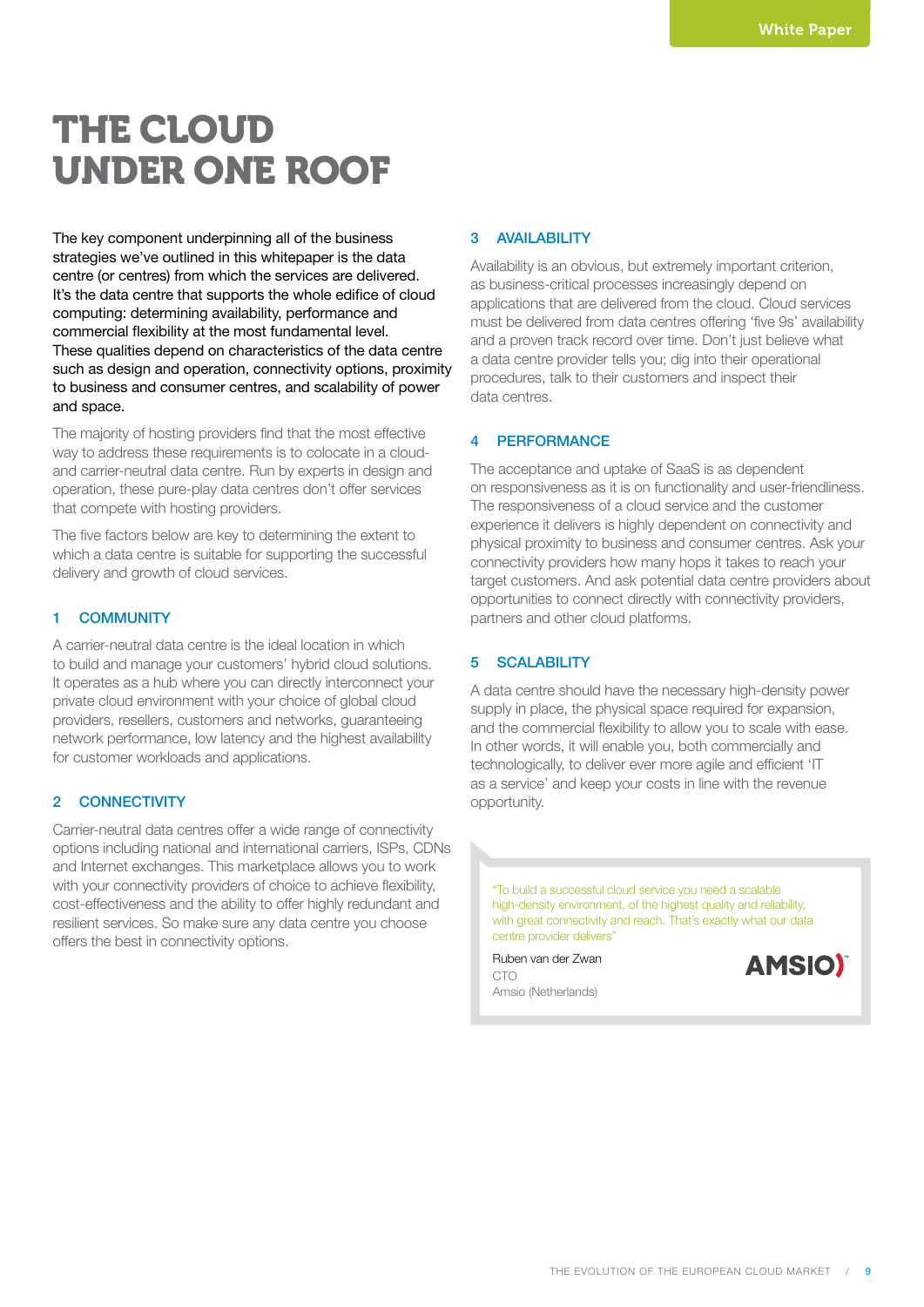### **CONCLUSION**

The European market for cloud services is growing rapidly, with a predicted CAGR of 24% from 2011 to 2015. This rate of growth presents hosting providers with a great opportunity to enter the cloud services market, where their experience, local knowledge and existing customer base will all boost their chances of grabbing their share of the cloud pie.

However, competition is fierce: as well as the many regional players who may have their own plans to enter the cloud services market, there are also the global cloud giants – such as Amazon, Microsoft and Google – to contend with, whose sheer scale lets them offer cloud as a commodity service at low prices. To succeed in the cloud services market, therefore, hosting providers need to be able to differentiate themselves – moving away from provision of pure infrastructure services and avoiding price-based competition.

From what we observe, the hosting providers who're enjoying the greatest success in the cloud services market have generally adopted a combination of six emergent business strategies for differentiation: geographic expansion; development of cloud infrastructure for a partner channel; a move up the value chain with value-added services; exceptional service quality; the ability to offer hybrid clouds; and customisation of the cloud delivery model. They're also strengthening their market position through the application of a number of key success factors, the most important of which are maintaining a sharp focus on customer service, and ensuring they understand their customers' economic and IT lifecycles.

Successful execution of your business plan for entering the cloud market also depends on having firm physical foundations for your service offering – the right data centre (or centres) in which to build and operate your cloud platforms and your customers' hybrid cloud environments. Quality (availability and performance), scalability of power and space, and the opportunity to interconnect with multiple carriers and global cloud service providers are all essential criteria to consider when selecting a data centre provider.

#### SEVEN KEY SUCCESS FACTORS

- 1 Don't compete on price
- 2 The reality is hybrid
- **3** Follow the IT lifecycle
- 4 Offer the highest availability
- **5** Focus on your customers
- **6** Invest in automation
- **7** There's no mobility without cloud

"Our customers look upon Digital Planet as a trusted advisor – we're in a position of enormous responsibility. Their production platforms, websites, and ultimately their businesses are in our cloud. Downtime is not an option, there's a knock-on effect: our customers lose revenue – even customers. So we have to be able to rely on our data centre operator to keep us up and running all the time."

#### Hugh Dawson

Head of Managed & Outsourced Services Digital Planet (Ireland)



"The services that we offer to clients change over time. We are confident that our data centre provider will be able to meet those needs and adapt to those changes."

Michele Neylon Founder and CEO Blacknight (Ireland)

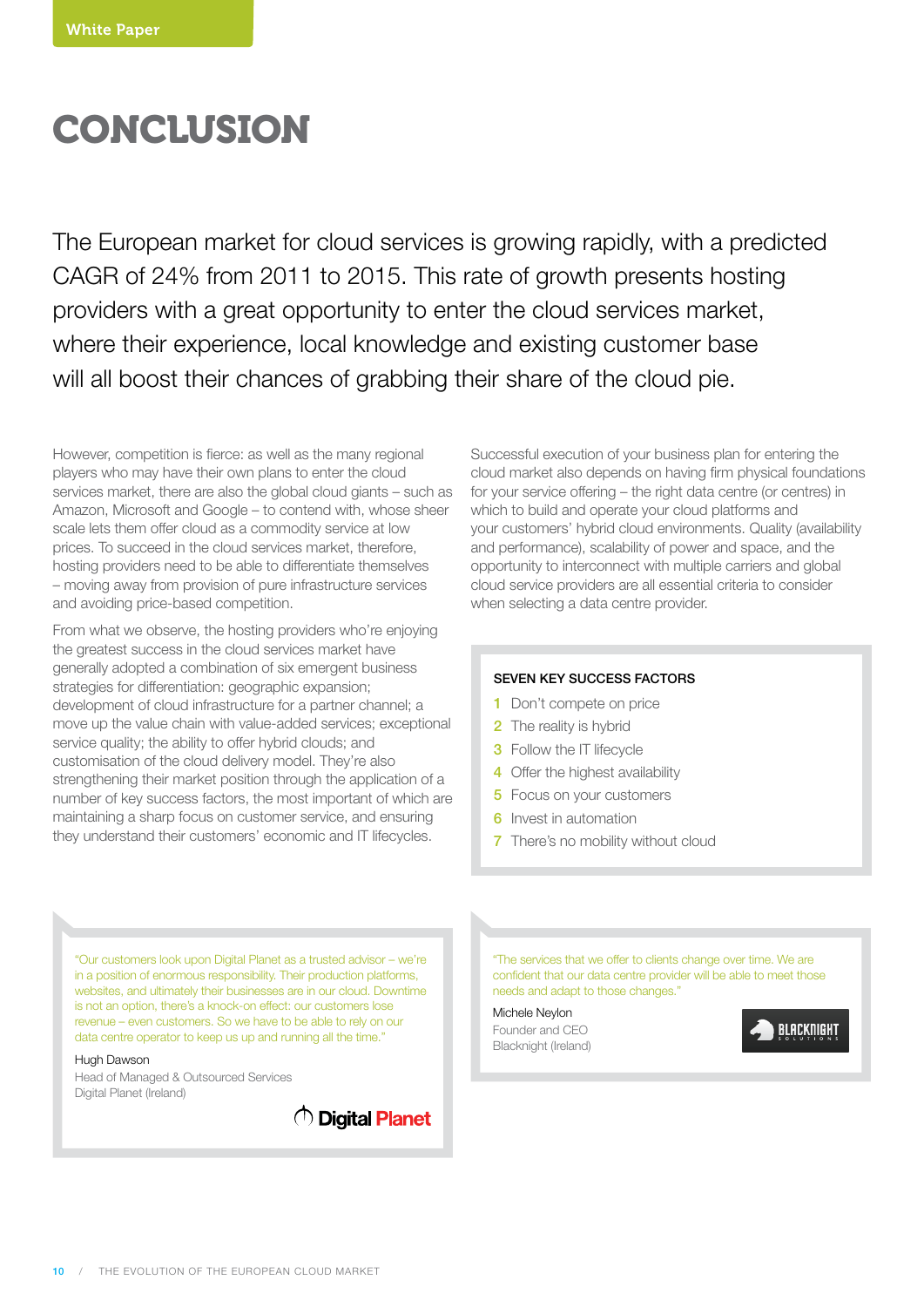#### AUTHOR BIOGRAPHIES

Vincent in't Veld has over 17 years of experience in the international communications industry, holding a variety of product management, marketing and business development roles at leading service providers such as KPN, BT, Qwest and Unisource. As Director of the Cloud Segment at Interxion, he is focused on adding value to the community of cloud service providers delivering application and infrastructure services from our data centres.

Jelle Frank (JF) van der Zwet manages the pan-European marketing and product development programme for Interxion's cloud community. He has over 14 years of experience working in ICT product and business development. Prior to joining Interxion, he was responsible for product management and marketing of managed services at Imtech ICT, and was Senior Product Marketing manager at UPC. Jelle Frank began his career working in marketing management positions for KPN and Amsterdam Schiphol Airport.

#### ABOUT INTERXION

Interxion (NYSE: INXN) is a leading provider of carrier and cloud-neutral colocation data centre services in Europe, serving a wide range of customers through over 35 data centres in 11 European countries. Interxion's uniformly designed, energy efficient data centres offer customers extensive security and uptime for their mission-critical applications. With over 500 connectivity providers, 20 European Internet exchanges, and most leading cloud and digital media platforms across its footprint, Interxion has created connectivity, cloud, content and finance hubs that foster growing customer communities of interest

For more information, please visit www.interxion.com